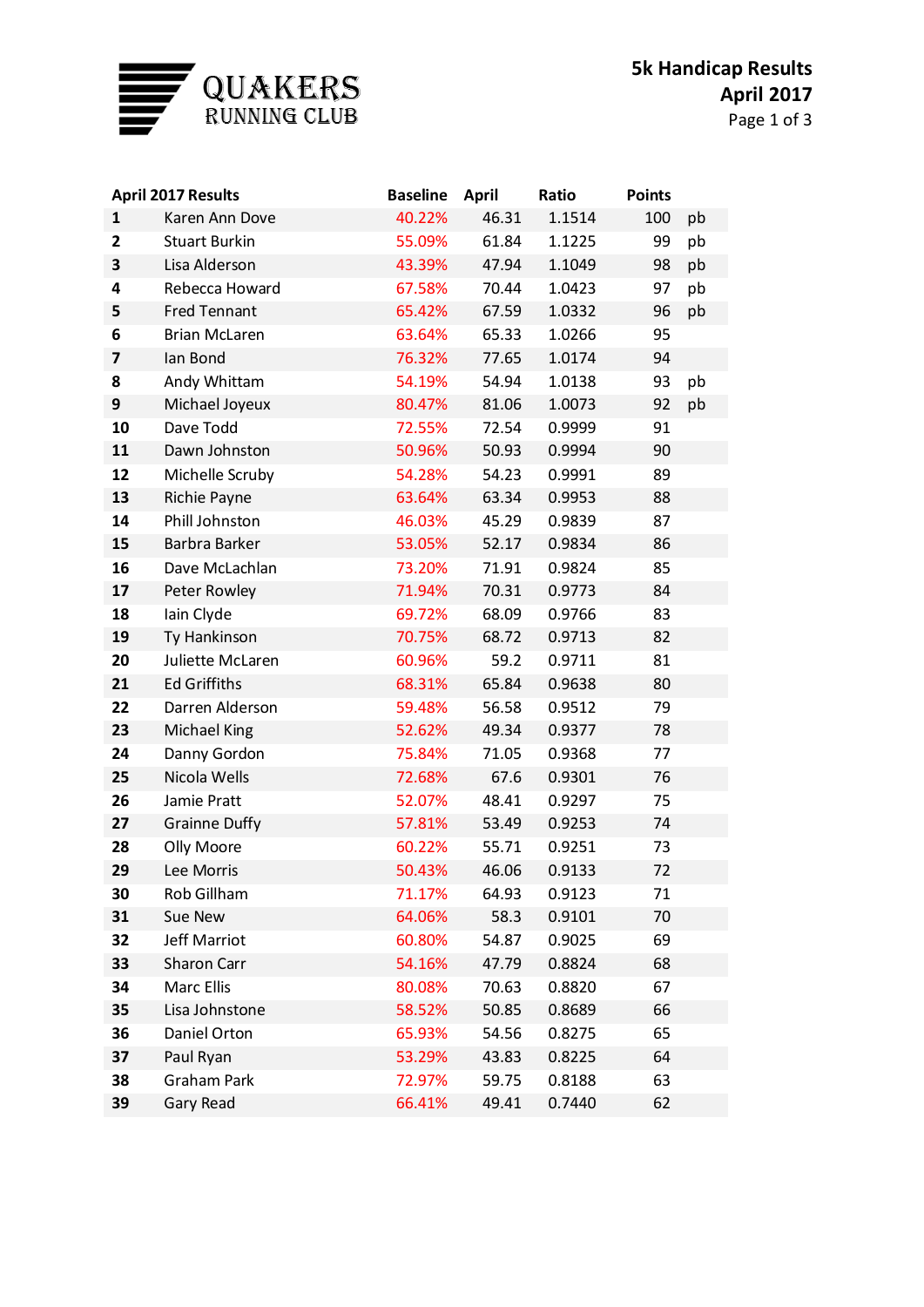

|                         | <b>April 2017 Cumulative Scores</b> |             | Feb       | <b>March</b> | <b>April</b> | <b>Total</b> |
|-------------------------|-------------------------------------|-------------|-----------|--------------|--------------|--------------|
| $\mathbf{1}$            | Ty Hankinson                        | 85          | 79        | 80           | 82           | 326          |
| $\mathbf{2}$            | <b>Grainne Duffy</b>                | 77          | 86        | 85           | 74           | 322          |
| 3                       | <b>Ed Griffiths</b>                 | 81          | 78        | 81           | 80           | 320          |
| 4                       | Danny Gordon                        | 76          | 82        | 77           | 77           | 312          |
| 5                       | <b>Michael King</b>                 | 66          | 74        | 89           | 78           | 307          |
| 6                       | Olly Moore                          | 79          | 84        | 71           | 73           | 307          |
| $\overline{\mathbf{z}}$ | Karen Ann Dove                      | 100         | $\pmb{0}$ | 100          | 100          | 300          |
| 8                       | Marc Ellis                          | 71          | 72        | 88           | 67           | 298          |
| 9                       | <b>Emily Beaumont</b>               | 97          | 100       | 97           | $\pmb{0}$    | 294          |
| 10                      | Lisa Alderson                       | 0           | 99        | 96           | 98           | 293          |
| 11                      | <b>Stuart Burkin</b>                | $\mathbf 0$ | 95        | 98           | 99           | 292          |
| 12                      | <b>Fred Tennant</b>                 | 92          | 96        | 0            | 96           | 284          |
| 13                      | Sharon Carr                         | 70          | 69        | 69           | 68           | 276          |
| 14                      | Andy Whittam                        | 93          | 89        | 0            | 93           | 275          |
| 15                      | Darren Alderson                     | $\pmb{0}$   | 98        | 95           | 79           | 272          |
| 16                      | Dave Todd                           | 0           | 87        | 92           | 91           | 270          |
| 17                      | <b>Billy Harris</b>                 | 83          | 94        | 93           | $\pmb{0}$    | 270          |
| 18                      | <b>Phil Rutter</b>                  | 90          | 92        | 87           | 0            | 269          |
| 19                      | Dave McLachlan                      | 91          | 83        | $\pmb{0}$    | 85           | 259          |
| 20                      | Jamie Pratt                         | 86          | 0         | 94           | 75           | 255          |
| 21                      | Michelle Scruby                     | 74          | 90        | $\mathbf 0$  | 89           | 253          |
| 22                      | Peter Rowley                        | 0           | 81        | 79           | 84           | 244          |
| 23                      | Juliette McLaren                    | 78          | $\pmb{0}$ | 82           | 81           | 241          |
| 24                      | Richie Payne                        | 63          | 0         | 86           | 88           | 237          |
| 25                      | Lee Morris                          | 87          | $\pmb{0}$ | 74           | 72           | 233          |
| 26                      | Nicola Wells                        | 75          | 0         | 68           | 76           | 219          |
| 27                      | <b>Paul Roberts</b>                 | 72          | 71        | 73           | $\pmb{0}$    | 216          |
| 28                      | Rob Gillham                         | 0           | 68        | 76           | 71           | 215          |
| 29                      | Paul Ryan                           | 68          | 67        | $\mathbf 0$  | 64           | 199          |
| 30                      | Michelle Dale                       | 99          | 0         | 99           | 0            | 198          |
| 31                      | Fin Fox                             | 67          | 66        | 64           | 0            | 197          |
| 32                      | <b>Brian McLaren</b>                | 98          | 0         | 0            | 95           | 193          |
| 33                      | Gary Read                           | 61          | 0         | 70           | 62           | 193          |
| 34                      | Lisa Jenkins                        | 95          | 0         | 91           | 0            | 186          |
| 35                      | Rebecca Howard                      | 0           | 0         | 84           | 97           | 181          |
| 36                      | David Ledgerwood                    | 84          | 0         | 90           | 0            | 174          |
| 37                      | Elizabeth Kennedy                   | 88          | 85        | $\pmb{0}$    | 0            | 173          |
| 38                      | Diane Lockhart                      | 94          | 0         | 75           | 0            | 169          |
| 39                      | <b>Gill Colling</b>                 | 89          | 0         | 78           | 0            | 167          |
| 40                      | Kyle Cook                           | 65          | 97        | 0            | 0            | 162          |